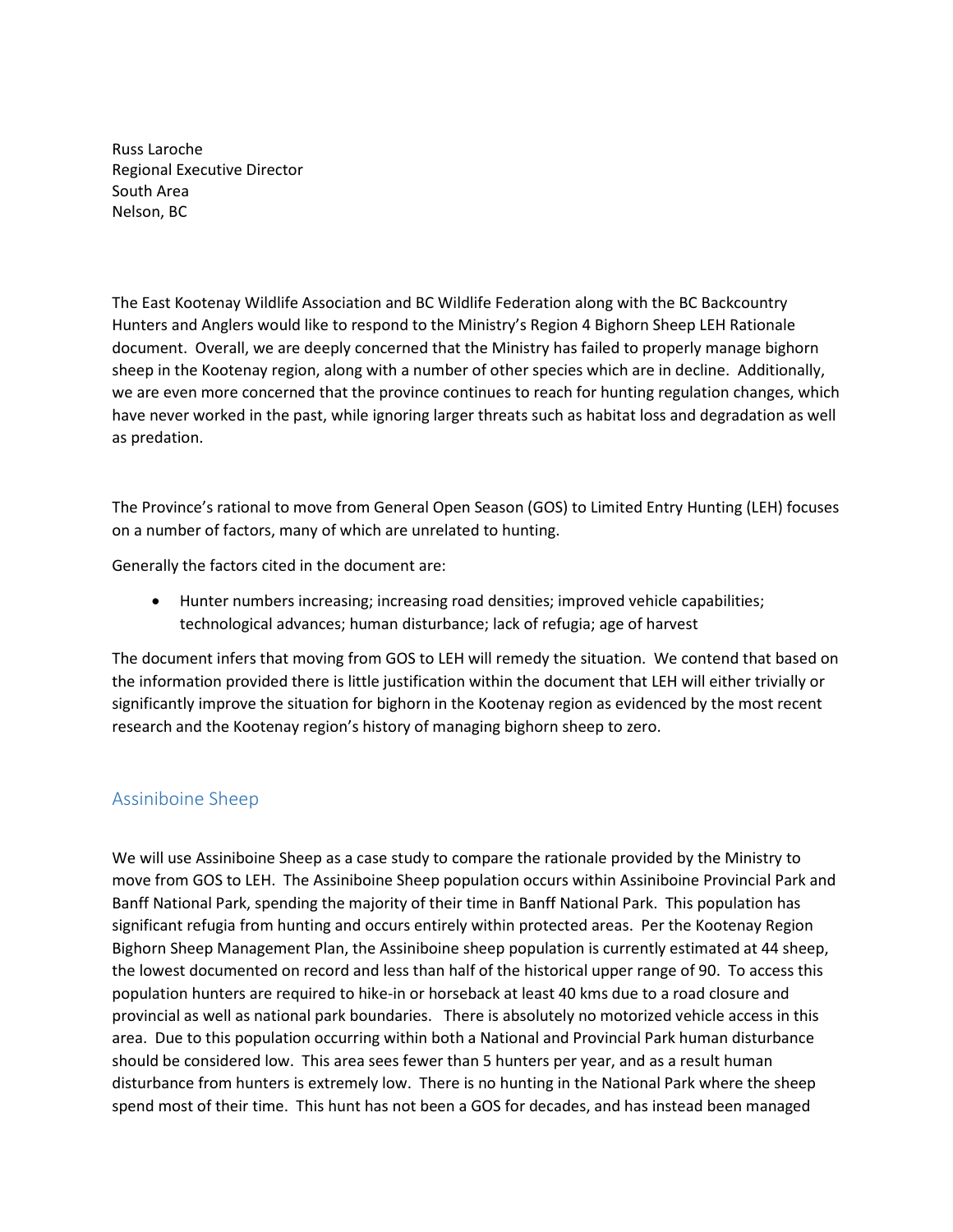through Limited Entry Hunting only where the Ministry has intentionally failed to release enough LEH authorizations to harvest even a fraction of the allocation. However, despite LEH regulations, as well as refugia from hunting, no motor vehicles, and no access, this herd has declined and is currently at a record low.

Every single factor identified in the Ministry's Region 4 Bighorn Sheep LEH Rationale are unsupported in the case of Assiniboine sheep (and a number of other PMUs), yet this population has recently declined precipitously and is currently at a record low. This is not an isolated case as sheep hunts in the Salmo Creston, Syringa Park and Phillips Creek have all been on LEH for decades and all those populations have recently declined precipitously as well.

Additionally, the Provincial Bighorn Harvest Procedure which recommends closing the season if there are <75 sheep observed has been ignored by the Ministry in the Assiniboine. Finally, the Ministry has made no attempt to either follow the provincial policy or restore this sheep population through management levers, particularly habitat restoration in the area.

The inferences made in the Ministry's proposal and the rationale to move from GOS to LEH are not consistent with what is being observed. Next, we would like to focus in on what's important to sheep as it relates to hunting.

## Biological Factors

We were concerned with the age of harvest as Festa-Bianchet has demonstrated the effect of harvesting young, fast growing rams on population dynamics and noticed that the Ministry has cited this work and made inferences about the results. In particular the sentence in the rational that "horn annuli counts has steadily increased within the Kootenay region over the past 40 years, with an average mean age of 8.2 years since 2009, similar to observations from Alberta."

The principal concern at this time with regards to Festa-Bianchet's work is the impact of harvesting sheep <8, before they have the opportunity to participate in the rut, and the long-term consequences to genetics and population dynamics.

At 8.2 years of age, BC's age structure is significantly better than Alberta where average age at harvest has gone from about 6.8 to 7.5 years due to more recent changes made to avoid harvest of 4-5 year old rams.

The data in Alberta from 1974-2011 shows the proportion of 4 or 5 year old rams harvest declined from ~25% to 10% due to genetic effects of selection. Currently, and over the past 45+ years of monitoring 50% of the harvest in Alberta has always been <8. According to the Ministry's document the Kootenay region harvest of rams <8 years old is only 7%, worlds apart from Alberta where >50% is <8. Additionally, when data for full curl bighorn hunts in BC was analyzed by Hengeveld and Festa-Bianchet in 2010 the authors did not find evidence of declines which contradicts the findings in the Ministry's paper (which did not include the data). The proportion of rams <8 years old harvested in the Kootenay Region is completely unlike the situation in Alberta.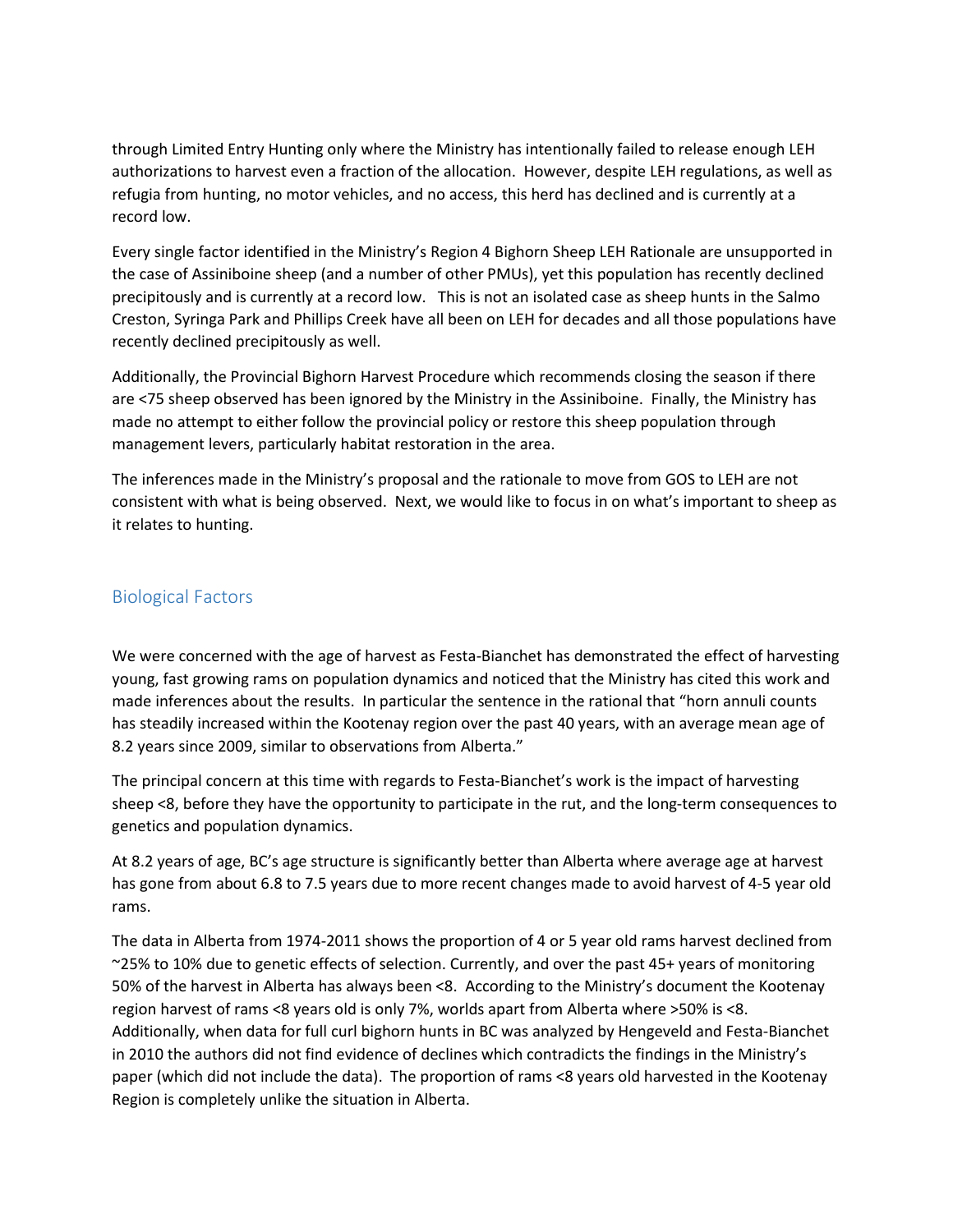As evidenced by the data provided and best available science the hunter harvest and resulting effect of hunting on sheep is not similar between BC and Alberta. As a result, the impacts from hunter harvest on sheep are also not similar. Drawing conclusions about the results in Alberta and comparing them to BC is scientifically indefensible.

While we recognize the harvest <8 years old is small in the Kootenay Region we are interested in working with the Ministry to create tools and initiatives to improve this.

## Social Impacts

The reality of moving from GOS to LEH is those who currently hunt sheep every year will be lucky to obtain an LEH once in their lifetime. Most of those who sheep hunt today do not harvest a ram as their interests and motivations come primarily from sheep hunting not sheep harvesting. Other sheep hunts which have moved from GOS to LEH have resulted in staggering odds which means only the long-lived and lucky applicants will have the opportunity to hunt. These LEH opportunities also result in a much more intense focus on harvesting a ram.

Additionally, the Kootenay Region has demonstrated it is unable to manage resident hunter utilization through sheep LEH hunts and has consistently failed to allow enough participation to achieve the annual allowable harvest. This issue is a decades old problem which has never been addressed for either sheep or goats in the region.

The Kootenay region is an area where hunters are passionate about the wildlife they hunt and share the landscape with. Indeed, EKWA clubs have stepped up to support habitat work and fill gaps in scientific understanding due largely to the lack of funding and capacity within the provincial government. The current unsubstantiated LEH approach will all but eliminate the ability for those who care most about these animals. Given the data the Ministry has provided, the impact on hunters, not sheep, will be tremendous.

## Conclusion

Overall, changing the hunting regulations from GOS to LEH will have little if any impact on the sheep population. Given the data provided, this is not only the opinion of the BCWF, EKWA and BC BHA - it is the opinion of ecologists. We support following the provincial harvest procedure, having a student from Festa-Bianchet's lab review the horn annuli measurements, to work with his lab in an oversight capacity with regards to harvest management and to work on solutions to reduce the number of <8 year old rams harvested.

We are extremely disappointed that the Ministry has allowed sheep populations to decline and does not have recovery plans with specific measurable goals including habitat restoration. The Kootenay region has a number of protected areas where the usual constraints related to timber supply are not an issue, making ecosystem restoration relatively easy compared to other parts of the province. We